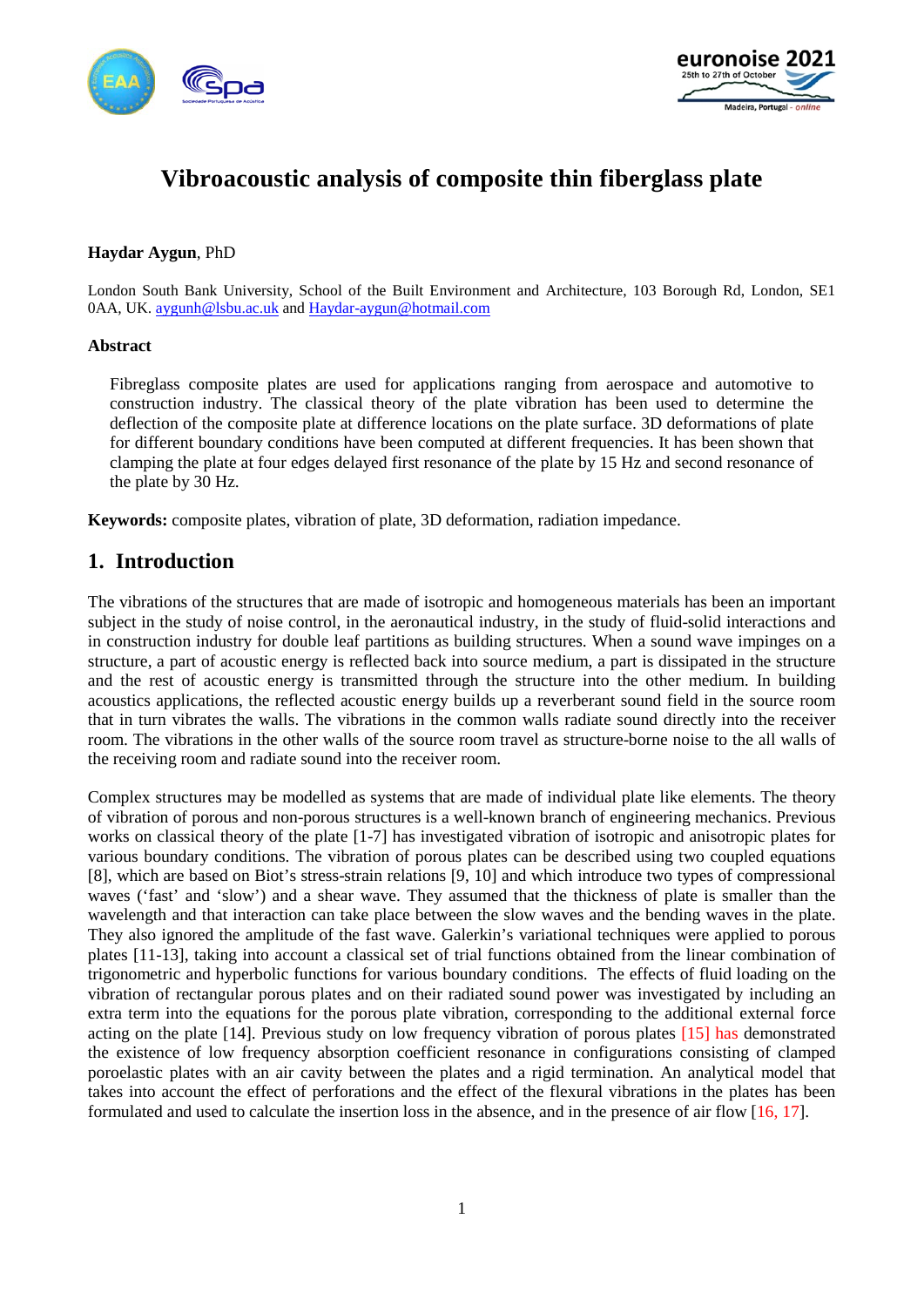

Recently, Aygun [18] has studied composite recycled glass bead panels in order to assess their suitability for civil engineering application, especially in noisy urban environments, either as structural panel components that also offer acoustic insulation or as dedicated noise barriers for outdoor applications. The aim of this paper is to investigate the vibrational and acoustical parameters of thin composite plates that are made of fiberglass, which are used for applications ranging from aerospace and automotive to construction industry. To author's best knowledge, vibroacoustical properties of composite plate have been reported in this paper for first time. The deflection of composite plate has been predicted at difference locations on the plate using the classical theory of the vibrating plate for simply supported and clamped boundary conditions. Computational simulations have been carried out to determine deformations of the plate in 3D for different frequency ranges for simply supported and clamped boundary conditions. Furthermore, the radiation impedance matrix has been predicted for simply supported boundary condition by using equations for eigenfunctions and Green's function without interpolation, convergence and without reducing the quadruple integral into a double integral.

## **2. Theory of plate vibration**

When a flat plate is subjected to a transverse, time dependent force density  $F(x, y, t)$ , the transverse deflection of the plate is governed by the fourth order differential equation. The transverse vibration under free wave conditions stems entirely from inertial loading. A thin, baffled square plate of dimension *a* x *b* (along aces *x* and *y*, respectively) and uniform thickness *h* is considered in this study. The plate displacement induced by bending waves is in the direction of *z* axis and is function of time. The geometry of the plate is shown in Figure 1.



Figure 1: The geometry of a baffled plate.

The flexural wave equation for composite thin plate can be given by;

$$
D\nabla^4 w_s + \rho_s h w_s = \begin{cases} 0, \text{ free vibration} \\ F(x, y), \text{forced vibration} \end{cases}
$$
 (1- a, b)

where  $w_s$  is the transverse plate deflection,  $\hat{w}_s$  is the second order derivative of the plate deflection,  $D = Eh^3/12(1 - v^2)$  is the flexural rigidity,  $\nabla^4 = \nabla^2(\nabla^2)$  and  $\nabla^2 = \frac{\partial^2}{\partial x^2} + \frac{\partial^2}{\partial y^2}$  in the system of coordinates  $(x, y)$  with *x* and *y* parallel to the plate sides of length *a* and *b* respectively,  $\rho$  is the mass density,  $E$  is the Young's modulus of the plate, and  $\nu$  is the Poisson ratio of the plate.

The plate deflection  $w_s$  for harmonic wave motion is expressed in the form as shown below;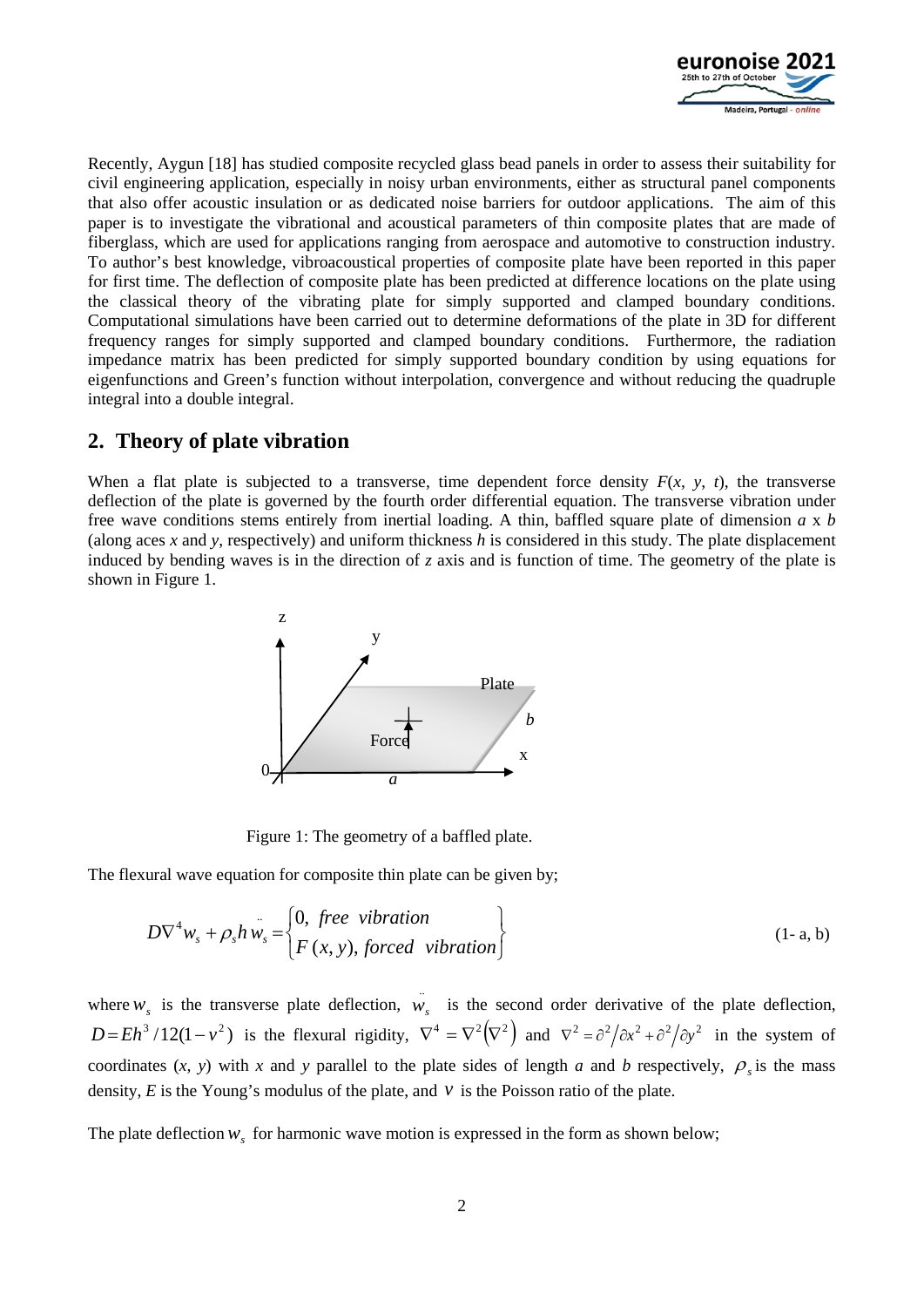

$$
w_s(x, y) = \sum_{m=0}^{\infty} \sum_{n=0}^{\infty} A_{mn} X_m(x) Y_n(y)
$$
 (2)

where  $A_{mn}$  is the unknown coefficients to be determined, *m*,  $n = 0, 1, 2, 3, \ldots$   $\infty$ , and  $X_m$  and  $Y_n$  are the beam functions in *x* and *y* direction respectively.

The beam functions have been selected to satisfy different boundary conditions at the edges of the plate. An appropriate trigonometric function for vibrating beams has been used for  $X<sub>m</sub>$  and  $Y<sub>n</sub>$  different boundary conditions. For simply supported plates, the beam functions are  $X_m(x) = \sin(m\pi x/a)$ , and  $Y_n(y) = \sin(n\pi y/b)$  which should satisfy the equations of equilibrium. The boundary conditions for simply supported edges of the plate are  $w = 0, \frac{6}{3}, \frac{1}{2}, \frac{3}{2} = 0$ , for  $x = 0$  and  $x = a$ *x*  $w = 0, \frac{\partial^2 w}{\partial x^2} = 0$ , for  $x = 0$  and  $x = 0$ 

and  $w = 0, \frac{b}{2} = 0$ , for  $y = 0$  and  $y = b$ *y*  $w = 0, \frac{\partial^2 w}{\partial y^2} = 0$ , for  $y = 0$  and  $y = 0$ . The shape of each mode of vibration of plate can be determined

from Equation (2) by knowing the relative values of  $A_{mn}$  and the values of  $X_m$  and  $Y_n$  functions. In the static and dynamic analysis, the excitation function  $F(x, y)$  has been expanded into double infinite sine series of variables *x* and *y* for each value of the couple (m, n) by using the equation below;

$$
F(x, y) = \sum_{m=0}^{\infty} \sum_{n=0}^{\infty} F_{mn} \sin(m\pi x/a) \sin(n\pi y/b)
$$
 (3)

where  $F_{mn}$  are the expansion coefficients.

By inserting (2) and (3) into (1), we can obtain that;

$$
A_{mn} = F_{mn} / \left( D \nabla^4 - \omega^2 \rho_s h \right)
$$
 (4)

where  $\omega$  is the angular frequency of the plate.

Trigonometric functions have been used to expand the plate deflection for clamped non-porous composite plate. These functions are called beam functions and are given by;

$$
X_m(x) = B_{m1} \cosh (a_m x/a) + B_{m2} \cos (a_m x/a) + B_{m3} \sinh (a_m x/a) + B_{m4} \sin (a_m x/a)
$$
 (5-a)

$$
Y_n(y) = C_{n1} \cosh (b_n y/b) + C_{n2} \cos (b_n y/b) + C_{n3} \sinh (b_n y/b) + C_{n4} \sin (b_n y/b)
$$
 (5-b)

where  $a_m$  and  $b_n$  are the frequency parameters corresponding to the  $m<sup>th</sup>$  and  $n<sup>th</sup>$  normal modes of characteristic equation.

The constants  $C_{n_1}, C_{n_2}, C_{n_3}, C_{n_4}, B_{m_1}, B_{m_2}, B_{m_3}$ , and  $B_{m_4}$  have been determined from the boundary conditions at four edges of the plate, and allow any condition involving simply supported, and clamped edges. A baffled square composite plate has been excited by a point force  $F(x, y, t)$  which is applied at  $x_0 =$ 0.25 m, and  $y_0 = 0.25$  m from a corner of the plate. The responses have been calculated at the locations given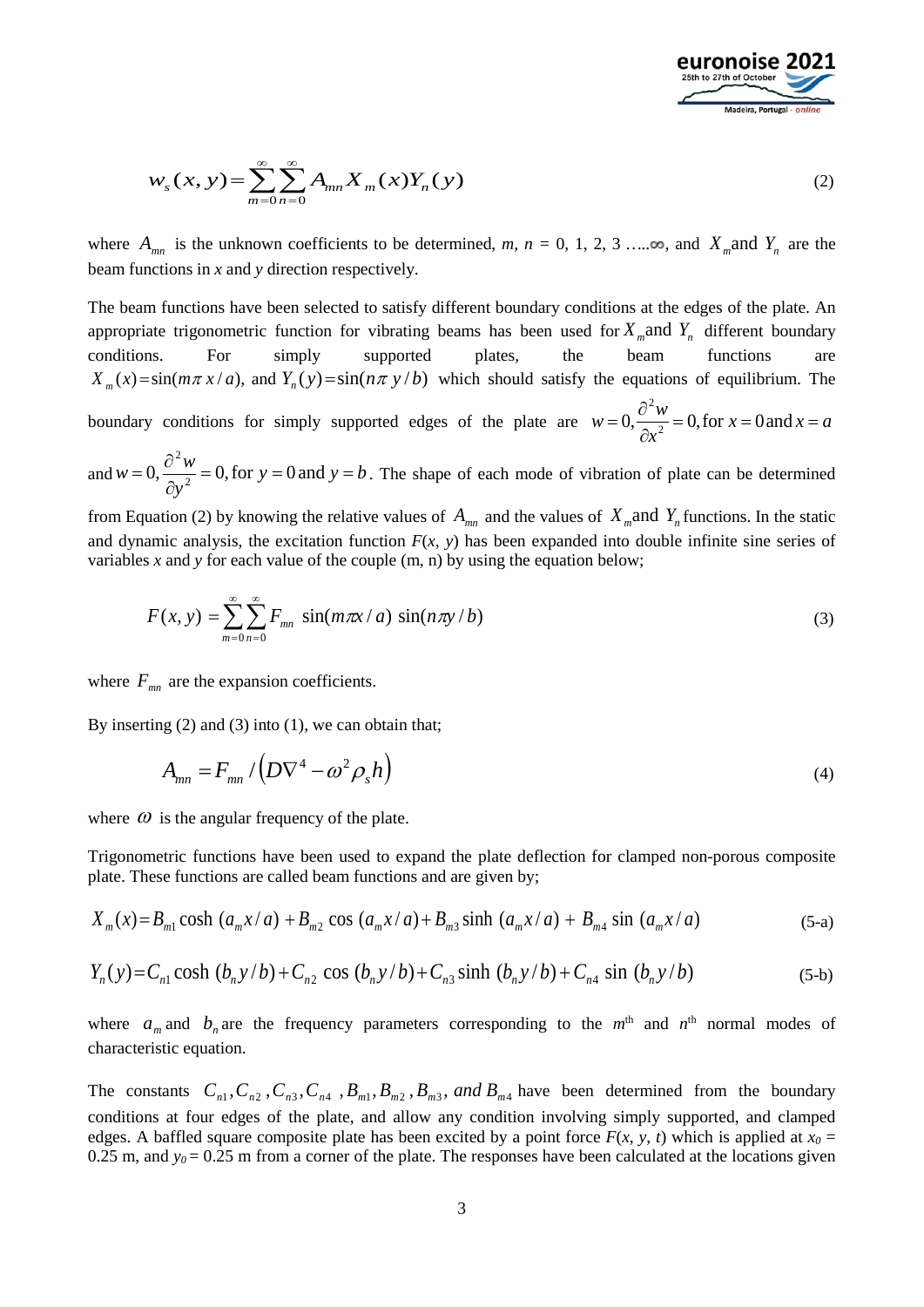

by  $x = 0.25$  m and  $y = 0.25$  m and also at  $x = 0.15$  m and  $y = 0.15$  m respectively. The magnitude of the force used to vibrate the plate was 1 N. The vibration response of the plate has been calculated in the 0-1000 Hz frequency range. The properties of the plate used for numerical analysis are given in the Table 1.

| Length | Width | Thickness | Density    | Young's        | Loss   | Poisson |
|--------|-------|-----------|------------|----------------|--------|---------|
| (m)    | m)    | (m)       | $(kg/m^3)$ | Modulus (Pa)   | Factor | Ratio   |
| 0.50   | 0.50  | 0.0025    | 1600       | 7.489 x $10^9$ | 0.03   | 0.2     |

Table 1: Properties of thin composite plate

The plate deflection have been predicted for values of *(m, n)* up to 30. The vibration responses of a simply supported and clamped composite plate plotted against frequency are shown in Figures 2. The responses observed are kind of exponentially decaying sinusoidal wave signal. The first and second resonance frequencies has been observed at 18 Hz and 91 Hz for simply supported plate respectively. In case of clamped plate, the first and second resonance frequencies has been observed at 33 Hz and 121 Hz respectively. It can be seen that clamping the plate at four edges delayed first resonance of the plate by 15 Hz and second resonance of the plate by 30 Hz while it reduces the amplitude of the plate deflection throughout the frequency range. The deflections of the composite plate has been also calculated at a point where  $x = 0.15$  m and  $y = 0.15$  m as shown in Figure 3. It shows that only amplitude of resonances changes at lower frequencies while at higher frequencies resonance and amplitude change.



Figure 2: Deflection of simply supported and clamped fibreglass plate at *x* = 0.25m and *y* = 0.25m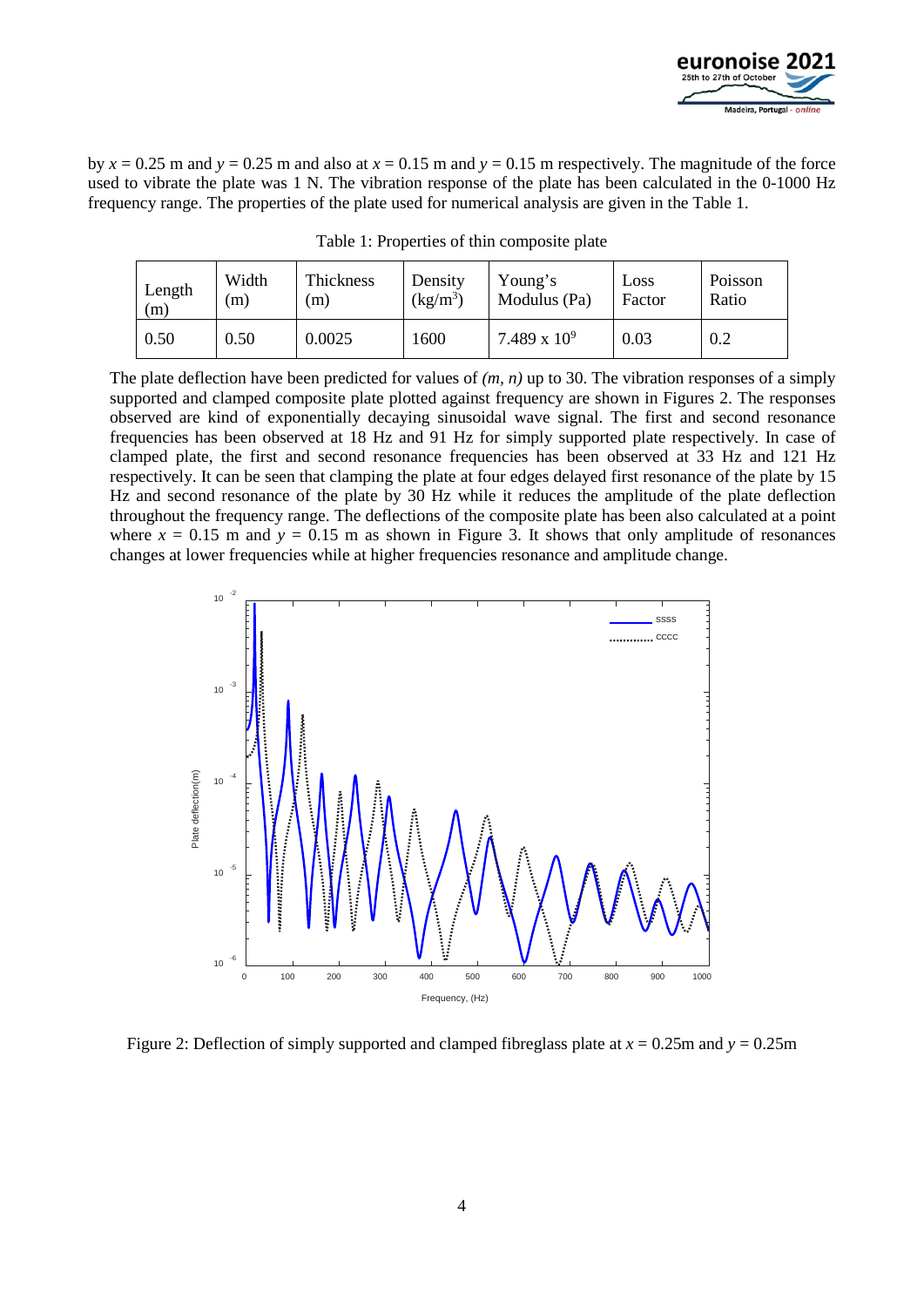



Figure 3: Deflection of simply supported and clamped fibreglass plate at  $x = 0.15$  m and  $y = 0.15$  m

3D deformations of thin composite plate for simply supported boundary condition are computed using a MATLAB code, at centre of the plate for 100 Hz, 500 Hz and 1 kHz, and their corresponding results are shown in Figures 4 a, b, and c respectively. 3D deformations for clamped composite plate are shown in Figure 4. Sixteen modes in each direction have been used to compute the 3D deformations of the composite plate. Vertical line at the centre of the plate shows the location where the force is applied to the plate. This clearly shows that different modal deformations at 100 Hz, 500 Hz and 1 kHz frequencies can be observed for different boundary conditions. 3D deformation in Figure 3a corresponds to first resonance frequency while the visualisation of the deformation in Figure 4a corresponds to first and second resonances. When the frequencies increase, the number of the plate resonances increase too.



Figure 4: 3D deformation of fibreglass composite simply supported plate at a) 100 Hz, b) 500 Hz, and c) 1 kHz.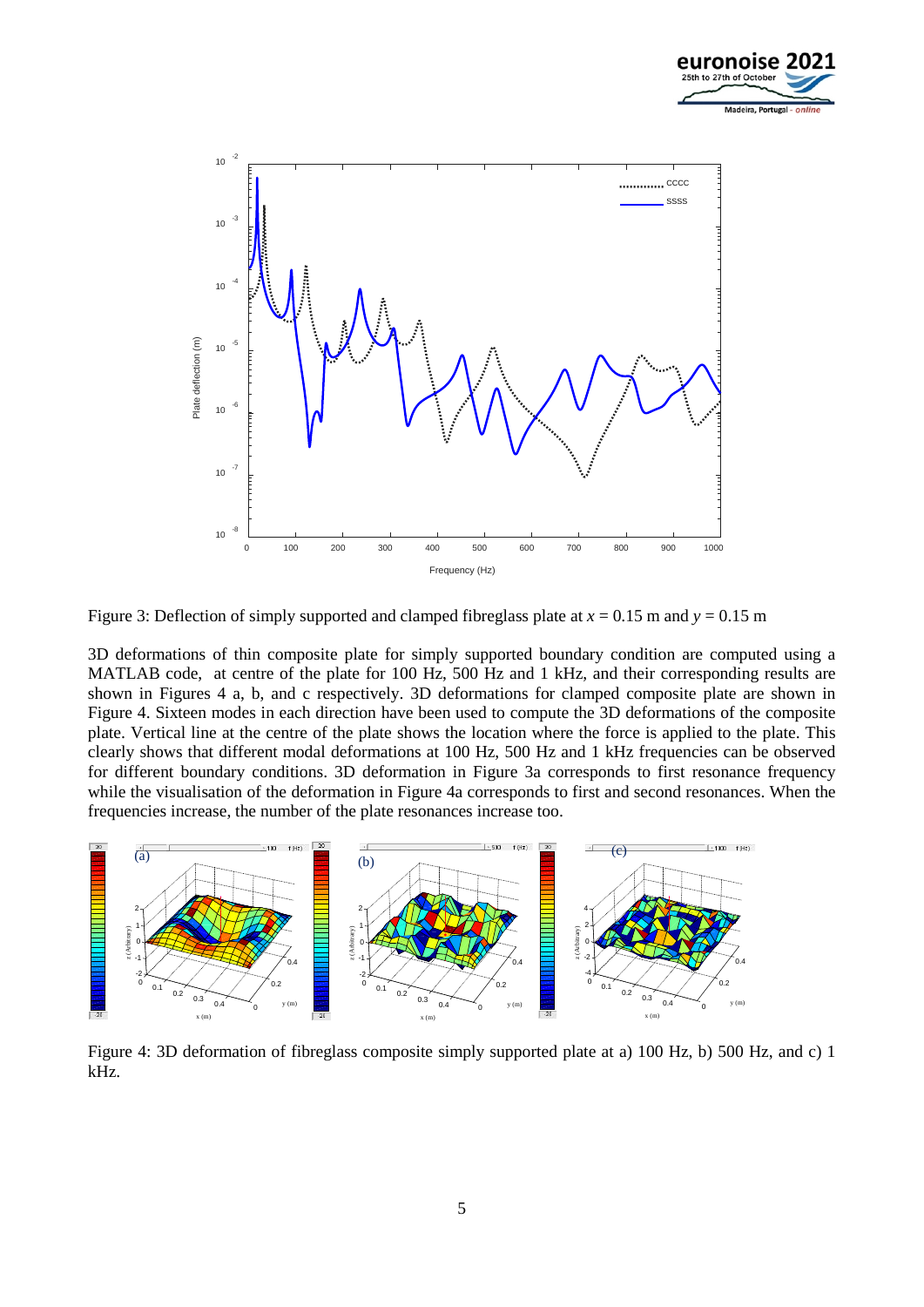



Figure 5: 3D deformation of fibreglass composite clamped plate at a) 100 Hz, b) 500 Hz, and c) 1 kHz respectively.

#### **3. Radiation impedance matrix**

The coefficients of the acoustic radiation impedance of a baffled plate are given by equation below:

$$
Z_{mnpq} = j\rho\omega \iiint_{S} \psi_{mn}(x, y) G(x, y, z; x', y', 0) \psi_{pq}(x', y') dS dS')
$$
(6)

where  $Z_{mnpq}$  is known as the acoustic radiation impedance between the normal modes  $(m, n)$  and  $(p, q)$ , *G*(*x*, *y*, *z*; *x'*, *y'*,0) is the Green function defined,  $\rho$  is the fluid density, and  $\psi_{pq}(x', y')$  is the eigenfunctions in the case of the simply supported boundary condition given by Equation (7);

$$
\psi_{pq}(x',y') = \sin(\frac{p\pi x'}{a})\sin(\frac{q\pi y'}{b})\tag{7}
$$

The acoustic radiation impedance shows the influences of the sound pressure in the (*m, n*) mode on the plate system vibrating in the (*p, q*) mode. A Gaussian quadrature scheme with 16 terms of functions in each direction (*x*, *y*) has been used to compute the radiation impedance matrix. When the variables  $x = x'$ and  $y = y'$ , for which  $G(x, y, z; x', y', 0)$  go to infinity, care has been taken to avoid singularity. The singularity at the origin has been avoided by taking  $G(0, 0) = 0$ . In this work the radiation impedance matrix has been calculated by using direct numerical integration of Equation (6) without interpolation, convergence and reducing the quadruple integral into a double integral. The direct and cross coupling terms of the radiation impedance matrix are normalized by the characteristic impedance ( $\rho_0 c_0$ ), where  $\rho_0$  is the air density and  $c_0$  is the sound speed in the air.

The direct terms  $(Z_{\text{num}} / \rho_0 c_0)$  of the radiation impedance matrix are shown in Figure 6. When higher values of (*m, n*) are used in the calculations, the radiation impedance matrix is equal to zero at low frequency. The cross coupling terms  $Z_{mnpq}$  /  $\rho_0 c_0$  are shown in Figures 7. The values of *m, n, p,* and *q* vary between 0 and *N*. These figures show that the predicted radiation impedance matrix exhibits a smooth variation in terms of frequency. The real part of the radiation impedance matrix is the radiation resistance and expresses the radiation damping of the plate structure while the imaginary part of the radiation impedance matrix is the radiation reactance and expresses the added mass of gas on its structure.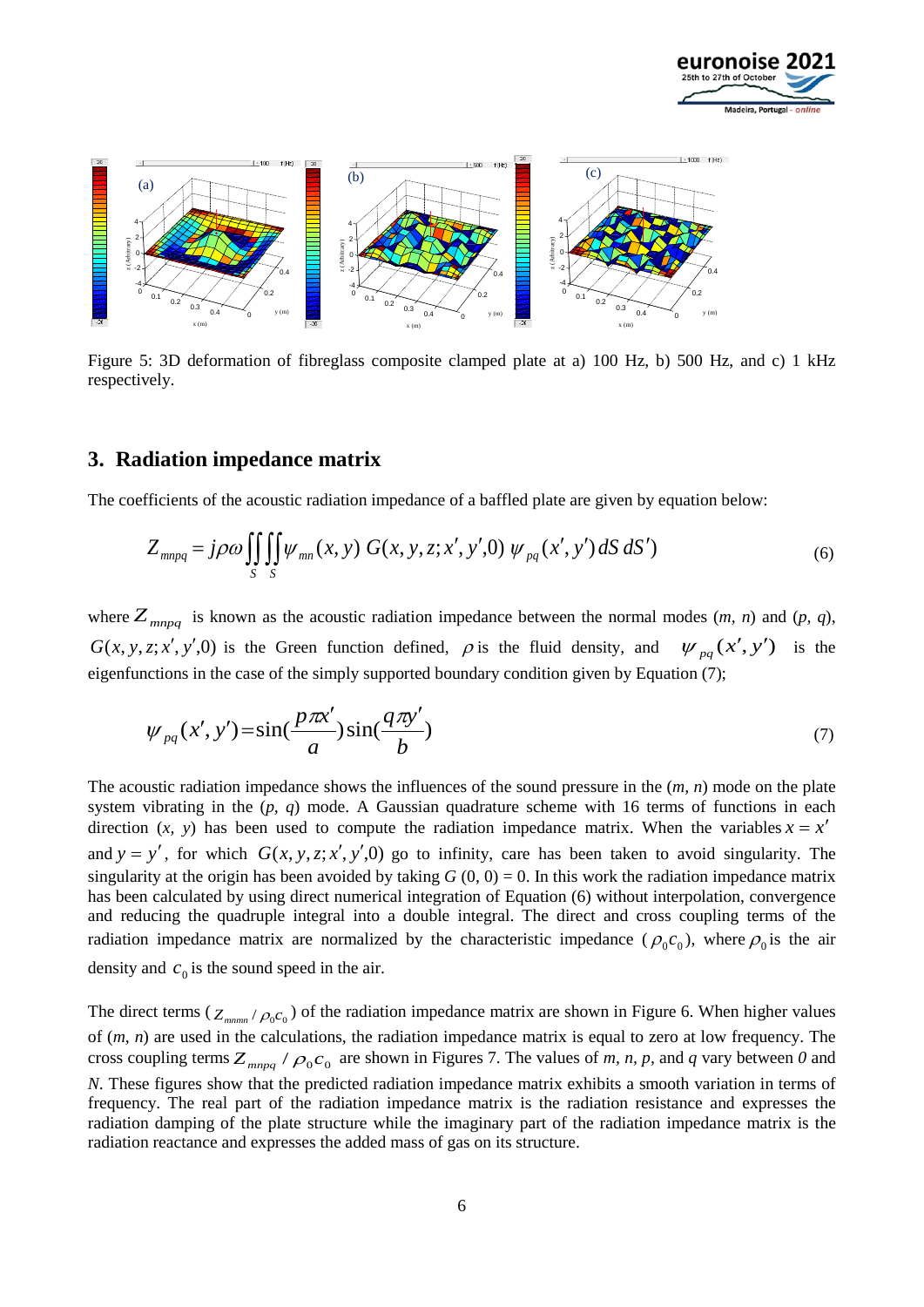



Figure 6: Radiation impedance matrix, direct terms.



Figure 7: Cross coupling terms of the real part of the radiation impedance matrix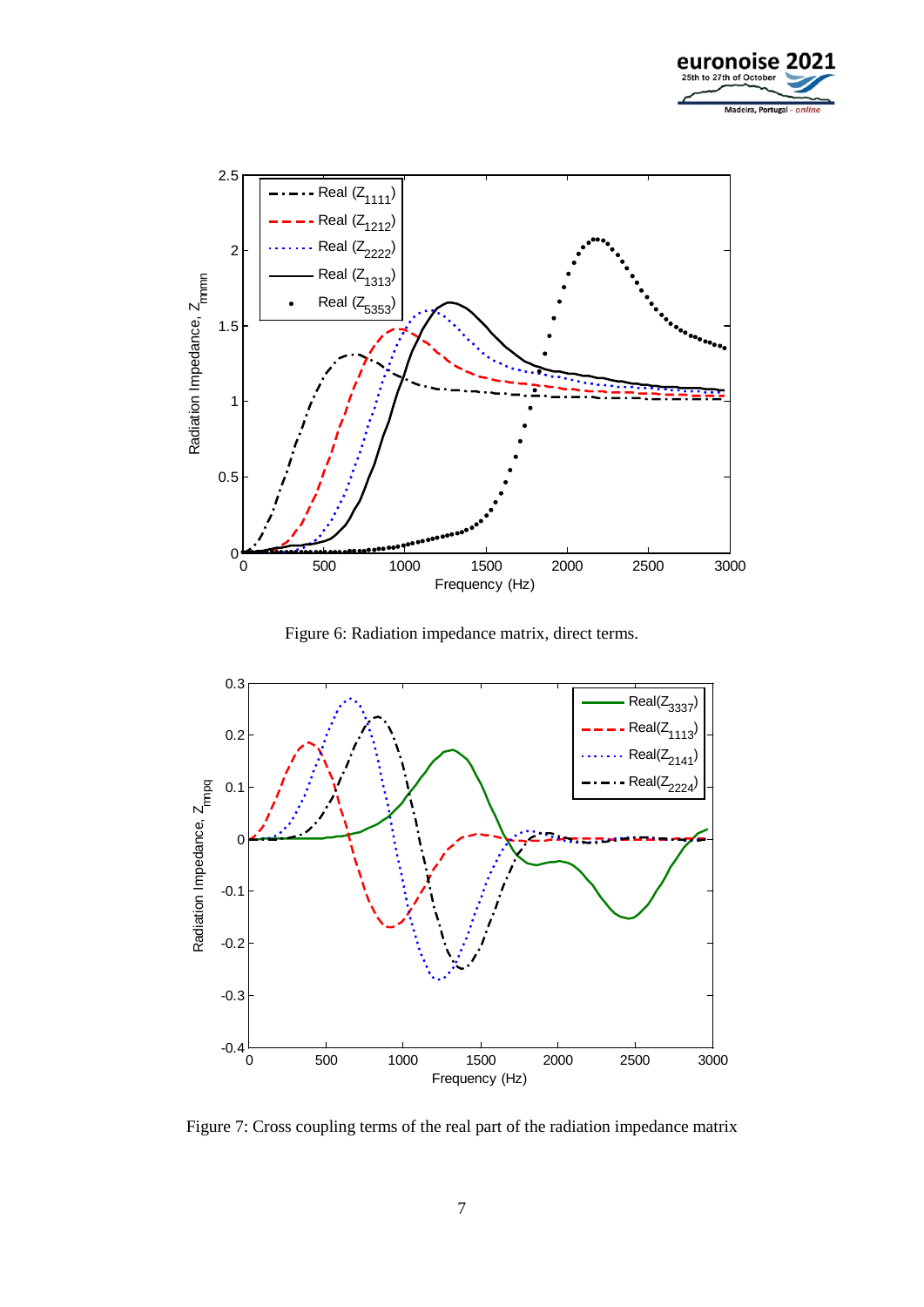

# **4. Conclusion**

An investigation of the vibrational and acoustical parameters of thin composite plate that is made of fibreglass has been carried out. The deflection of the composite plate has been computed using the classical theory of the vibrating plate for simply supported and clamped boundary conditions at difference locations on the plate surface. Computational simulations have been carried out to determine deformations of the plate in 3D and their corresponding square velocities for different frequency ranges for simply supported and clamped boundary conditions. It has been shown that clamping the plate at four edges delayed first resonance of the plate by 15 Hz and second resonance of the plate by 30 Hz. The radiation impedance matrix has been calculated by using basic equation without interpolation, convergence and without reducing the quadruple integral into a double integral. The direct and cross coupling terms of the radiation impedance matrix have been normalized using characteristic impedance. The real part of the radiation impedance matrix is the radiation resistance and expresses the radiation damping of the plate structure. The imaginary part of the radiation impedance matrix that was not shown in the manuscript is the sound radiation reactance and expresses the added mass of gas on the plate structure.

## **5. Acknowledgement**

This work was supported by London South Bank University Acoustic research Centre.

### **6. References**

- 1) Waller, M. D.; "Vibrations of Free Square Plates: Part I Normal Vibrating Modes", Proceedings of the Physical Society of London, Vol. 51, Jun. 1939, pp. 831-844.
- 2) Waller, M. D.; "Vibrations of Free Square Plates: Part **11,** Compounded Nom1 Modes", Proceedings of the Physical Society of London, Vol. 52, Feb. 1940, pp. 452-455.
- 3) Warburton, G. B. "The Vibration of Rectangular Plates", Proceedings of the Institution of Mechanical Engineers, Vol. 168, No. 12, Jan-Dec 1954, pp. 371-384.
- 4) Hearmon, R. F. S. "The Fundamental Frequency of Vibration of Rectangular Wood and Plywood Plates", Proceedings of the Physical Society of London, Vol. 58, Jan. 1946, pp. 78-92.
- 5) Szilard, R.; "Theory and Analysis of Plates". "Classical and Numerical Methods". Prentice-Hall, Englewood, New Jersey, 1974.
- 6) Leissa, A. W.; "the free vibration of rectangular plates" J. Sound Vib. 1(3), 257-293(1973).
- 7) Young D., "Vibration of rectangular plates by the Ritz method," Journal of Applied Mechanics 17, 448-453(1950).
- 8) Theodorakopoulos, D. D., and Beskos, D. E; "Flexural vibration of poroelastic plates," Acta Mechanica, 103, 191-203 (1994).
- 9) Biot, M. A.; "Theory of elastic wave propagation in a fluid saturated porous solid. Part I-low frequency range," J. Acoust. Soc. Am. 28,168-178(1956).
- 10)Biot, M. A.; "Theory of elastic wave propagation in a fluid saturated porous solid. Part 2 higher frequency range," J. Acoust. Soc. Am. 28, 179-191(1956).
- 11) Leclaire, P., Cummings, A., and Horoshenkov, K. V.; "Transverse vibration of a thin rectangular porous plate saturated by a fluid," J. Sound Vib. 247(1), 1-18 (2001).